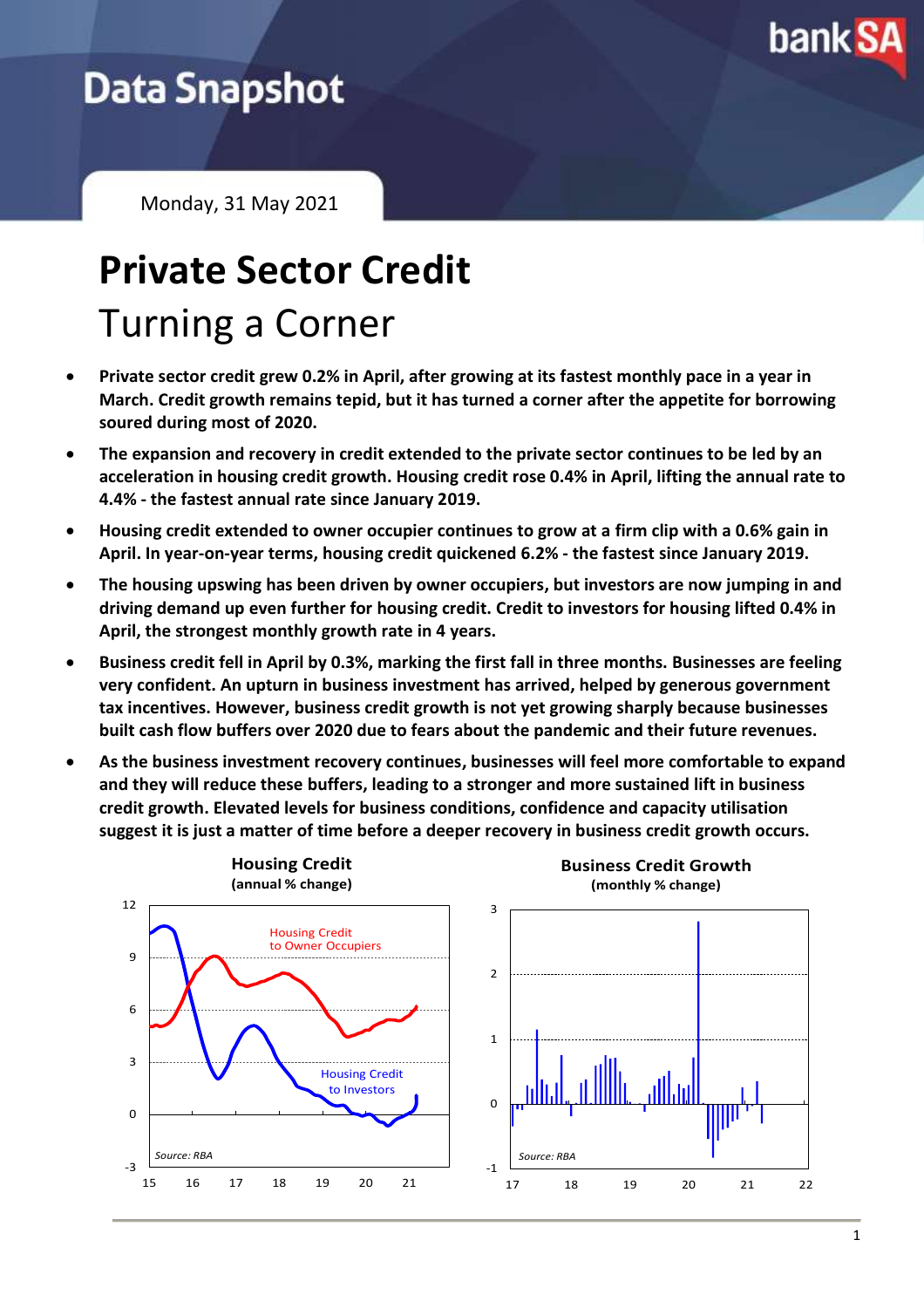Private sector credit grew 0.2% in April, after growing at its fastest monthly pace in a year in March. Credit growth remains tepid, but it has turned a corner after the appetite for borrowing soured during most of 2020. Credit growth began to recover from October 2020, which is around the time the housing price boom began.

Annual growth for total credit rose 1.3% in April, lifting from a 28-year low of 1.0% in March. We think March likely marks the low point for annual credit growth.

The expansion and recovery in credit extended to the private sector continues to be led by an acceleration in housing credit growth. Housing credit rose 0.4% in April, lifting the annual rate to 4.4%. It is the fastest annual rate since January 2019.

Housing credit extended to owner occupier continues to grow at a strong pace with a 0.6% gain recorded in April. Since late last year, owner occupier housing credit has expanded at a monthly rate of 0.5% to 0.6%. On a year ago, housing credit rose to 6.2% - the fastest clip since January 2019. Another calculation that highlights the momentum in housing credit is the three-month annualised rate. It escalated to 6.1% - the strongest rate since October 2017.

Investor housing credit started to recover from September; last year, but the pace was tepid until recently. In the past two months, credit to investors for housing has lifted considerably. It has risen by 0.4% in April, the strongest monthly growth rate in 4 years. The housing upswing has been driven by owner occupiers, but investors are now jumping on board and driving demand up even further for housing stock and housing credit.

Business credit fell in April by 0.3%, marking the first fall in three months. Business conditions and confidence are at elevated levels, underpinned by a brighter economic outlook. Capacity utilisation has also been rising and suggest some businesses will need to expand by investing more on machinery & equipment or by moving to larger premises.

The recovery in business investment that began in the December quarter of last year has continued into this year. Indeed, spending on machinery and equipment has been particularly strong this year, helped by Federal generous government tax incentives – namely, the loss carryback provisions and immediate expensing, now available to the end of 2022-23.

Whilst the upturn in business investment has arrived and businesses are feeling very confident, businesses had built cash flow buffers over 2020, as fears over the pandemic led them to worry about revenues. A recent business survey by the Australian Business Statistics (ABS) revealed that the number one reason businesses were not seeking additional funds from financial institutions was because they already had sufficient funds. As the business investment recovery continues and businesses feel more comfortable to expand, they will reduce these cash flow buffers and a stronger lift in business credit should follow.

From May to November 2020, business credit contracted every month. But from December 2020, there have been just two falls in five months. So, there is an improvement underway already in business credit, but it is not yet on a solid footing. A better footing should arrive over the next twelve months.

Other personal credit was flat in April, after 0.1% growth in March halted the long-running decline in other personal credit. Indeed, other personal credit, which includes personal loans and credit cards, had been contracting for 29 consecutive months until and including February 2021.